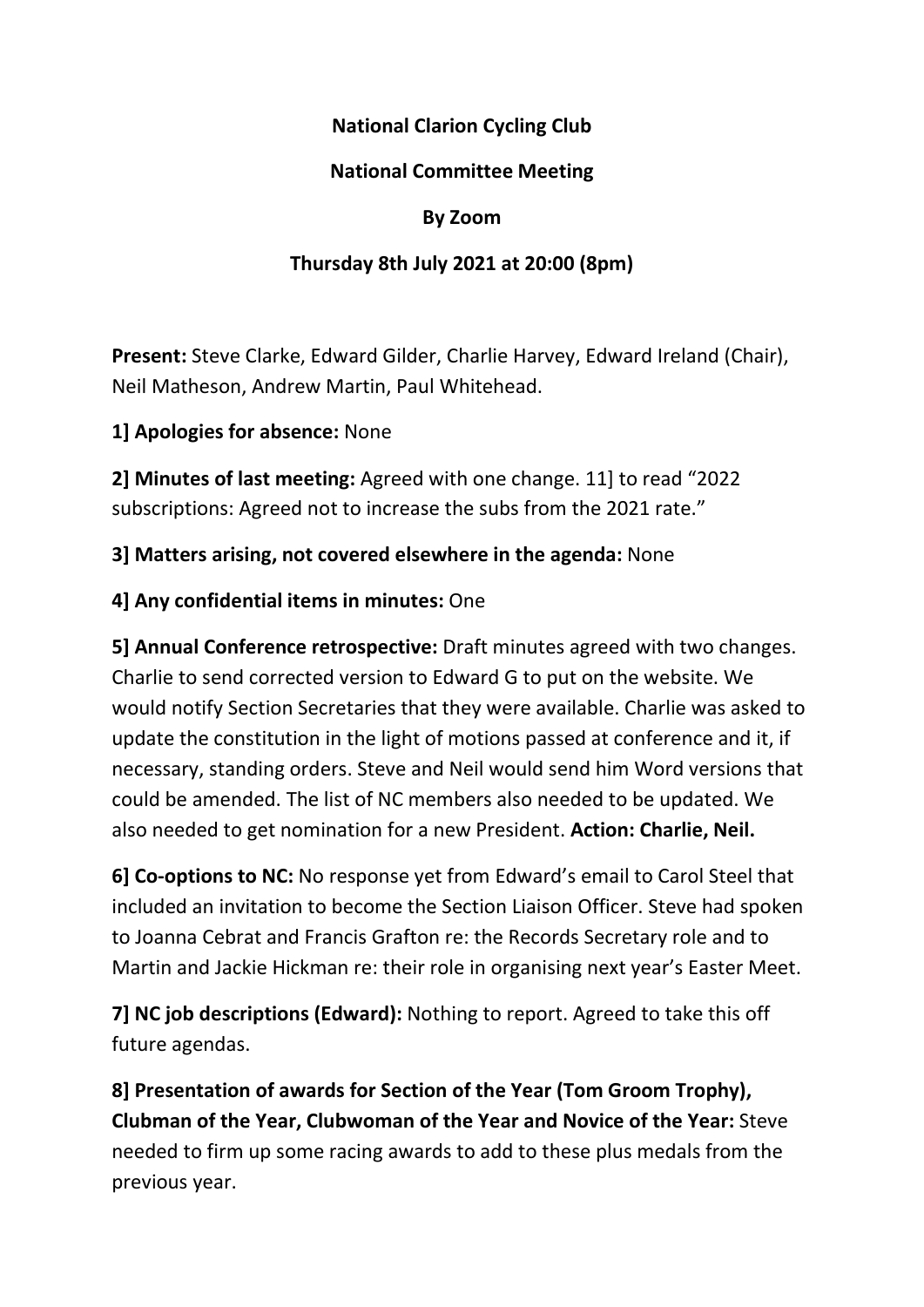9] Recognition of services to NCCC of Ian Clarke: Agreed that we needed to make a presentation to him at the 2022 Easter Meet. An engraved tankard was suggested together with wall plaque.

10] Membership: Edward G outline the priorities. We needed to remove the small number who resigned after conference and ensure those who joined recently are on the email list. We also needed to contact those sections who have not paid for last year and in a few cases the year before. Andrew stressed the need for access to MemberMojo for the Treasurer. At present he only had access to his own section's membership records. Ian Clarke had sorted out the Midland Clarion issue. He would also run a training session for Andrew, Neil, Edward G, Paul and Steve. Martin also asked for a list of Treasurers from Edward G. Paul would be given access as the new Membership Secretary. Once Andrew had access to MemberMojo and a list of section Treasurers, he would be able to chase up those sections who were behind with their subscriptions. Action:

11] Collection of subscriptions: Covered under item 10.

# 12] Competitions and Events (Steve):

Forthcoming events were:

18/7/21 National Clarion 3 Up Team Time Trial, Tuxford

14/8/21 National Clarion Circuit Race Championships, Wakefield (Calder)

9/10/21 - 10/10/21 Autumn Meet including rides, socialising and the National Clarion Hill Climb Championships, Ramsbottom (Bury)

He was working on Championship 25 Mile TT, possibly of 12/9/21 with the ANDCC (Assn. of Derby and Notts. Cycling Clubs) and a cyclo cross championship and track championships.

13] Broadland Clarion weekend (Edward G): This was going ahead despite small numbers. There would be a self organised ride on the Friday, and an all in ride on the Saturday. Sunday's ride t.b.a. On Saturday there will be a BBQ.

14] Merchandising (Edward G): We now have new gilets, neck tubes and caps. Details will go out on Facebook and website shortly. He has also restocked with